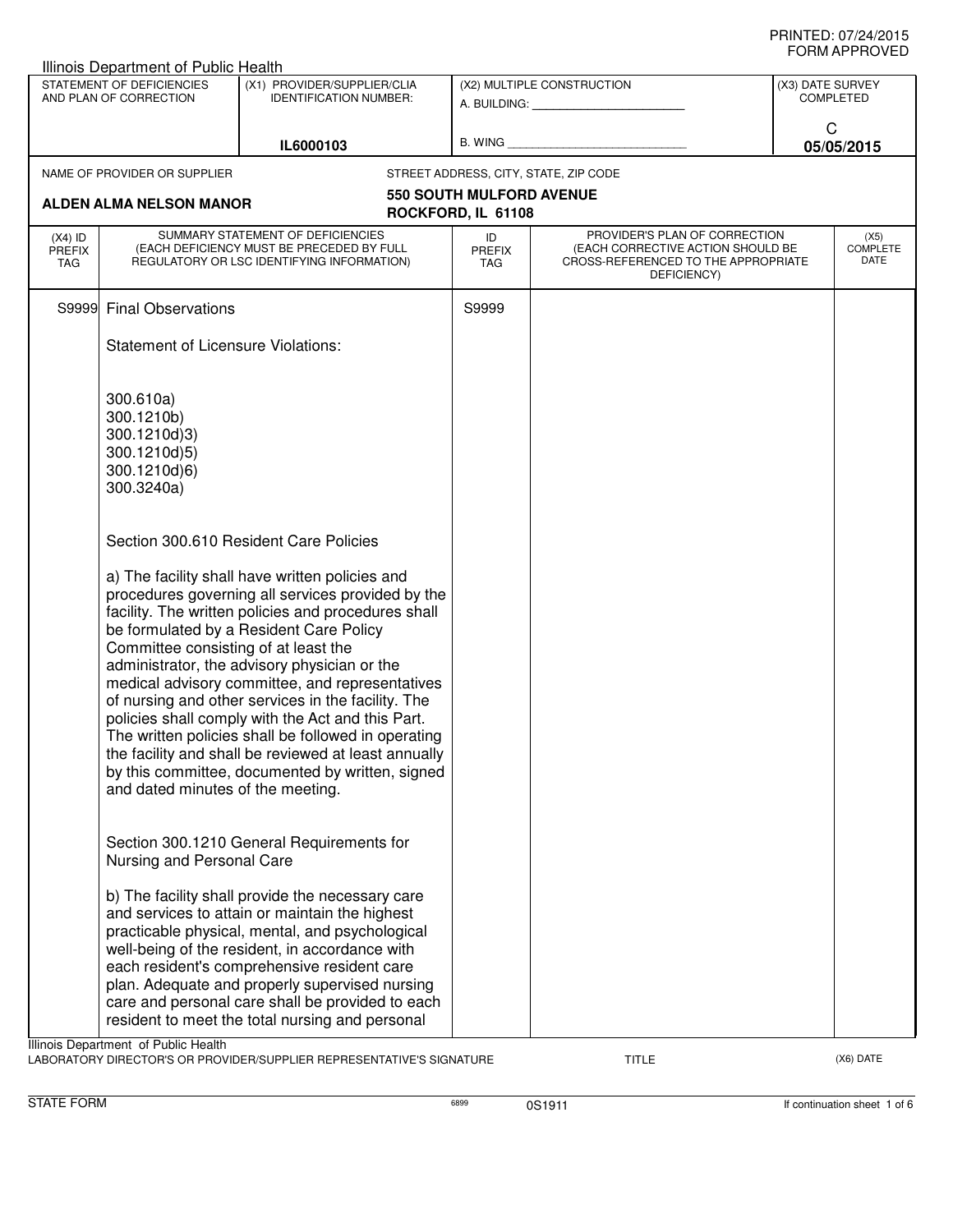| Illinois Department of Public Health |                                                                                                                                                                                                                                                                                                                                                                                                                                                                                                                                                      |                                                                                                                                                                                                                                                                                            |                                                         |                                                                                                                          |                                 |  |
|--------------------------------------|------------------------------------------------------------------------------------------------------------------------------------------------------------------------------------------------------------------------------------------------------------------------------------------------------------------------------------------------------------------------------------------------------------------------------------------------------------------------------------------------------------------------------------------------------|--------------------------------------------------------------------------------------------------------------------------------------------------------------------------------------------------------------------------------------------------------------------------------------------|---------------------------------------------------------|--------------------------------------------------------------------------------------------------------------------------|---------------------------------|--|
|                                      | STATEMENT OF DEFICIENCIES<br>AND PLAN OF CORRECTION                                                                                                                                                                                                                                                                                                                                                                                                                                                                                                  | (X1) PROVIDER/SUPPLIER/CLIA<br><b>IDENTIFICATION NUMBER:</b>                                                                                                                                                                                                                               | (X2) MULTIPLE CONSTRUCTION<br>A. BUILDING: A. BUILDING: |                                                                                                                          | (X3) DATE SURVEY<br>COMPLETED   |  |
|                                      |                                                                                                                                                                                                                                                                                                                                                                                                                                                                                                                                                      | IL6000103                                                                                                                                                                                                                                                                                  | B. WING                                                 |                                                                                                                          | C<br>05/05/2015                 |  |
|                                      | NAME OF PROVIDER OR SUPPLIER                                                                                                                                                                                                                                                                                                                                                                                                                                                                                                                         |                                                                                                                                                                                                                                                                                            |                                                         | STREET ADDRESS, CITY, STATE, ZIP CODE                                                                                    |                                 |  |
|                                      | <b>ALDEN ALMA NELSON MANOR</b>                                                                                                                                                                                                                                                                                                                                                                                                                                                                                                                       |                                                                                                                                                                                                                                                                                            | <b>550 SOUTH MULFORD AVENUE</b><br>ROCKFORD, IL 61108   |                                                                                                                          |                                 |  |
| $(X4)$ ID<br><b>PREFIX</b><br>TAG    |                                                                                                                                                                                                                                                                                                                                                                                                                                                                                                                                                      | SUMMARY STATEMENT OF DEFICIENCIES<br>(EACH DEFICIENCY MUST BE PRECEDED BY FULL<br>REGULATORY OR LSC IDENTIFYING INFORMATION)                                                                                                                                                               | ID<br>PREFIX<br><b>TAG</b>                              | PROVIDER'S PLAN OF CORRECTION<br>(EACH CORRECTIVE ACTION SHOULD BE<br>CROSS-REFERENCED TO THE APPROPRIATE<br>DEFICIENCY) | (X5)<br><b>COMPLETE</b><br>DATE |  |
| S9999                                | Continued From page 1                                                                                                                                                                                                                                                                                                                                                                                                                                                                                                                                |                                                                                                                                                                                                                                                                                            | S9999                                                   |                                                                                                                          |                                 |  |
|                                      | care needs of the resident.                                                                                                                                                                                                                                                                                                                                                                                                                                                                                                                          |                                                                                                                                                                                                                                                                                            |                                                         |                                                                                                                          |                                 |  |
|                                      | and shall be practiced on a 24-hour,<br>seven-day-a-week basis:                                                                                                                                                                                                                                                                                                                                                                                                                                                                                      | d) Pursuant to subsection (a), general nursing<br>care shall include, at a minimum, the following                                                                                                                                                                                          |                                                         |                                                                                                                          |                                 |  |
|                                      | resident's medical record.                                                                                                                                                                                                                                                                                                                                                                                                                                                                                                                           | 3) Objective observations of changes in a<br>resident's condition, including mental and<br>emotional changes, as a means for analyzing and<br>determining care required and the need for<br>further medical evaluation and treatment shall be<br>made by nursing staff and recorded in the |                                                         |                                                                                                                          |                                 |  |
|                                      | 5) A regular program to prevent and treat<br>pressure sores, heat rashes or other skin<br>breakdown shall be practiced on a 24-hour,<br>seven-day-a-week basis so that a resident who<br>enters the facility without pressure sores does not<br>develop pressure sores unless the individual's<br>clinical condition demonstrates that the pressure<br>sores were unavoidable. A resident having<br>pressure sores shall receive treatment and<br>services to promote healing, prevent infection,<br>and prevent new pressure sores from developing. |                                                                                                                                                                                                                                                                                            |                                                         |                                                                                                                          |                                 |  |
|                                      | and assistance to prevent accidents.                                                                                                                                                                                                                                                                                                                                                                                                                                                                                                                 | 6) All necessary precautions shall be taken to<br>assure that the residents' environment remains<br>as free of accident hazards as possible. All<br>nursing personnel shall evaluate residents to see<br>that each resident receives adequate supervision                                  |                                                         |                                                                                                                          |                                 |  |
|                                      | Section 300.3240 Abuse and Neglect                                                                                                                                                                                                                                                                                                                                                                                                                                                                                                                   | a) An owner, licensee, administrator, employee or<br>agent of a facility shall not abuse or neglect a<br>resident. (A, B) (Section 2-107 of the Act)                                                                                                                                       |                                                         |                                                                                                                          |                                 |  |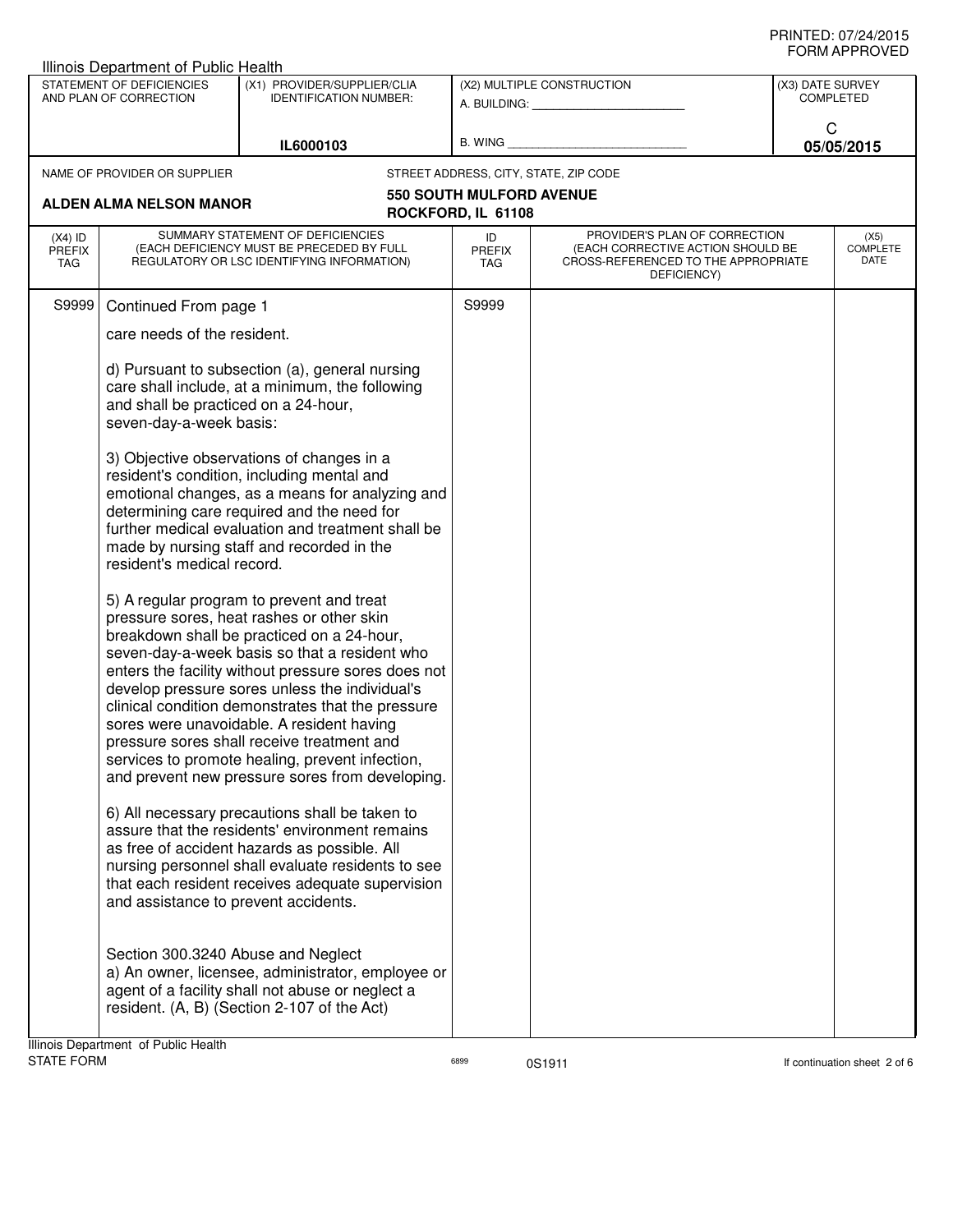| Illinois Department of Public Health                                                                                    |                                                                                                                                                                                                                                                                                                                                                                                                                                                                                                                                                                                                                                                                                                                                                                                                                                                                                                                                                                                                                                                                                                                                                                                                                                                                                                                                                                                                                                                                                                                                                                                         |                                 |                                                                                                                          |                                      |                                 |
|-------------------------------------------------------------------------------------------------------------------------|-----------------------------------------------------------------------------------------------------------------------------------------------------------------------------------------------------------------------------------------------------------------------------------------------------------------------------------------------------------------------------------------------------------------------------------------------------------------------------------------------------------------------------------------------------------------------------------------------------------------------------------------------------------------------------------------------------------------------------------------------------------------------------------------------------------------------------------------------------------------------------------------------------------------------------------------------------------------------------------------------------------------------------------------------------------------------------------------------------------------------------------------------------------------------------------------------------------------------------------------------------------------------------------------------------------------------------------------------------------------------------------------------------------------------------------------------------------------------------------------------------------------------------------------------------------------------------------------|---------------------------------|--------------------------------------------------------------------------------------------------------------------------|--------------------------------------|---------------------------------|
| STATEMENT OF DEFICIENCIES<br>AND PLAN OF CORRECTION                                                                     | (X1) PROVIDER/SUPPLIER/CLIA<br><b>IDENTIFICATION NUMBER:</b>                                                                                                                                                                                                                                                                                                                                                                                                                                                                                                                                                                                                                                                                                                                                                                                                                                                                                                                                                                                                                                                                                                                                                                                                                                                                                                                                                                                                                                                                                                                            |                                 | (X2) MULTIPLE CONSTRUCTION<br>A. BUILDING: A. BUILDING:                                                                  | (X3) DATE SURVEY<br><b>COMPLETED</b> |                                 |
|                                                                                                                         | IL6000103                                                                                                                                                                                                                                                                                                                                                                                                                                                                                                                                                                                                                                                                                                                                                                                                                                                                                                                                                                                                                                                                                                                                                                                                                                                                                                                                                                                                                                                                                                                                                                               | B. WING                         |                                                                                                                          | C<br>05/05/2015                      |                                 |
| NAME OF PROVIDER OR SUPPLIER                                                                                            |                                                                                                                                                                                                                                                                                                                                                                                                                                                                                                                                                                                                                                                                                                                                                                                                                                                                                                                                                                                                                                                                                                                                                                                                                                                                                                                                                                                                                                                                                                                                                                                         |                                 | STREET ADDRESS, CITY, STATE, ZIP CODE                                                                                    |                                      |                                 |
|                                                                                                                         |                                                                                                                                                                                                                                                                                                                                                                                                                                                                                                                                                                                                                                                                                                                                                                                                                                                                                                                                                                                                                                                                                                                                                                                                                                                                                                                                                                                                                                                                                                                                                                                         | <b>550 SOUTH MULFORD AVENUE</b> |                                                                                                                          |                                      |                                 |
| ALDEN ALMA NELSON MANOR                                                                                                 |                                                                                                                                                                                                                                                                                                                                                                                                                                                                                                                                                                                                                                                                                                                                                                                                                                                                                                                                                                                                                                                                                                                                                                                                                                                                                                                                                                                                                                                                                                                                                                                         | ROCKFORD, IL 61108              |                                                                                                                          |                                      |                                 |
| $(X4)$ ID<br><b>PREFIX</b><br>TAG                                                                                       | SUMMARY STATEMENT OF DEFICIENCIES<br>(EACH DEFICIENCY MUST BE PRECEDED BY FULL<br>REGULATORY OR LSC IDENTIFYING INFORMATION)                                                                                                                                                                                                                                                                                                                                                                                                                                                                                                                                                                                                                                                                                                                                                                                                                                                                                                                                                                                                                                                                                                                                                                                                                                                                                                                                                                                                                                                            | ID<br>PREFIX<br><b>TAG</b>      | PROVIDER'S PLAN OF CORRECTION<br>(EACH CORRECTIVE ACTION SHOULD BE<br>CROSS-REFERENCED TO THE APPROPRIATE<br>DEFICIENCY) |                                      | (X5)<br><b>COMPLETE</b><br>DATE |
| S9999<br>Continued From page 2                                                                                          |                                                                                                                                                                                                                                                                                                                                                                                                                                                                                                                                                                                                                                                                                                                                                                                                                                                                                                                                                                                                                                                                                                                                                                                                                                                                                                                                                                                                                                                                                                                                                                                         | S9999                           |                                                                                                                          |                                      |                                 |
| by:                                                                                                                     | These Requirements are not met as evidenced                                                                                                                                                                                                                                                                                                                                                                                                                                                                                                                                                                                                                                                                                                                                                                                                                                                                                                                                                                                                                                                                                                                                                                                                                                                                                                                                                                                                                                                                                                                                             |                                 |                                                                                                                          |                                      |                                 |
| 2015.<br>The findings include:<br>walking and muscle weakness.<br>skin breakdown.<br>The wound is a whitish gray color. | Based on observation, interview, and record<br>review the facility failed to identify a deep tissue<br>injury and pressure ulcers prior to a stage 3 for<br>residents assessed as mild to moderate risk for<br>skin breakdown. The facility failed to ensure a<br>resident's wound dressing was in place to prevent<br>wound contamination to a stage 4 pressure ulcer.<br>This failure contributed to R6 developing a stage<br>3 pressure ulcer to his coccyx and sacrum and a<br>deep tissue injury to his right heel on April 23,<br>This applies to 3 of 3 residents (R4, R5, R6)<br>reviewed for pressure ulcers in the sample of 18.<br>1. The Medication Administration Record dated<br>May, 2015 shows R2's diagnoses to include<br>schizophrenia, diabetes mellitus type II, difficulty<br>The Braden Scale for predicting skin breakdown<br>dated March 23, 2015, shows R6 is a mild risk for<br>On May 5, 2015 at 10:25 AM, E15 (Registered<br>Nurse) changed R6's dressings to his<br>coccyx/sacral area and right heel. R6's right heel<br>is approximately the size of a quarter with<br>irregular borders. It is a deep red, purple color,<br>looking like a blood blister. The coccyx/sacral<br>area is now one area. It is open and<br>approximately dime size with irregular borders.<br>The facility's wound assessment initiated April 23,<br>2015, shows that a Stage 3 pressure ulcer was<br>found on R6's coccyx and sacral areas. The<br>coccyx wound measured $1 \times 1 \times 0.2$ centimeters<br>(cm). The sacral wound measured $4.5 \times 4 \times 0.2$ |                                 |                                                                                                                          |                                      |                                 |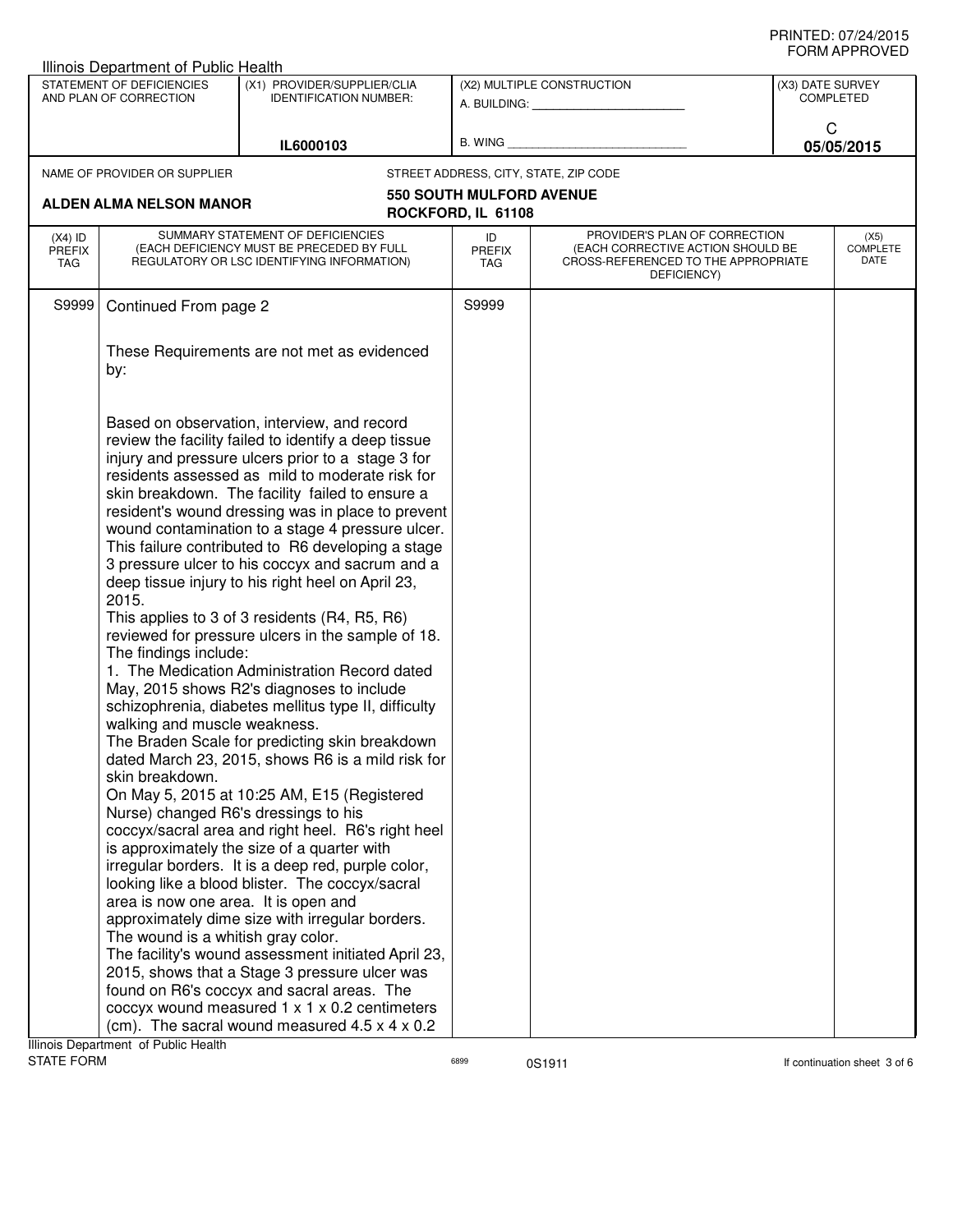|                                   | Illinois Department of Public Health                                                    |                                                                                                                                                                                                                                                                                                                                                                                                                                                                                                                                                                                                                                                                                                                                                                                                                                                                                                                                                                                                                                                                                                                                                                                                                                                                                                                                                                                                                                                                                                                                                                                                                                                                                                                                                                                                                                                     |                                 |                                                                                                                          |                                      |                                 |
|-----------------------------------|-----------------------------------------------------------------------------------------|-----------------------------------------------------------------------------------------------------------------------------------------------------------------------------------------------------------------------------------------------------------------------------------------------------------------------------------------------------------------------------------------------------------------------------------------------------------------------------------------------------------------------------------------------------------------------------------------------------------------------------------------------------------------------------------------------------------------------------------------------------------------------------------------------------------------------------------------------------------------------------------------------------------------------------------------------------------------------------------------------------------------------------------------------------------------------------------------------------------------------------------------------------------------------------------------------------------------------------------------------------------------------------------------------------------------------------------------------------------------------------------------------------------------------------------------------------------------------------------------------------------------------------------------------------------------------------------------------------------------------------------------------------------------------------------------------------------------------------------------------------------------------------------------------------------------------------------------------------|---------------------------------|--------------------------------------------------------------------------------------------------------------------------|--------------------------------------|---------------------------------|
|                                   | STATEMENT OF DEFICIENCIES<br>AND PLAN OF CORRECTION                                     | (X1) PROVIDER/SUPPLIER/CLIA<br><b>IDENTIFICATION NUMBER:</b>                                                                                                                                                                                                                                                                                                                                                                                                                                                                                                                                                                                                                                                                                                                                                                                                                                                                                                                                                                                                                                                                                                                                                                                                                                                                                                                                                                                                                                                                                                                                                                                                                                                                                                                                                                                        |                                 | (X2) MULTIPLE CONSTRUCTION<br>A. BUILDING: A. BUILDING:                                                                  | (X3) DATE SURVEY<br><b>COMPLETED</b> |                                 |
|                                   |                                                                                         | IL6000103                                                                                                                                                                                                                                                                                                                                                                                                                                                                                                                                                                                                                                                                                                                                                                                                                                                                                                                                                                                                                                                                                                                                                                                                                                                                                                                                                                                                                                                                                                                                                                                                                                                                                                                                                                                                                                           | B. WING                         |                                                                                                                          | C                                    | 05/05/2015                      |
|                                   | NAME OF PROVIDER OR SUPPLIER                                                            |                                                                                                                                                                                                                                                                                                                                                                                                                                                                                                                                                                                                                                                                                                                                                                                                                                                                                                                                                                                                                                                                                                                                                                                                                                                                                                                                                                                                                                                                                                                                                                                                                                                                                                                                                                                                                                                     |                                 | STREET ADDRESS, CITY, STATE, ZIP CODE                                                                                    |                                      |                                 |
|                                   | ALDEN ALMA NELSON MANOR                                                                 |                                                                                                                                                                                                                                                                                                                                                                                                                                                                                                                                                                                                                                                                                                                                                                                                                                                                                                                                                                                                                                                                                                                                                                                                                                                                                                                                                                                                                                                                                                                                                                                                                                                                                                                                                                                                                                                     | <b>550 SOUTH MULFORD AVENUE</b> |                                                                                                                          |                                      |                                 |
|                                   |                                                                                         |                                                                                                                                                                                                                                                                                                                                                                                                                                                                                                                                                                                                                                                                                                                                                                                                                                                                                                                                                                                                                                                                                                                                                                                                                                                                                                                                                                                                                                                                                                                                                                                                                                                                                                                                                                                                                                                     | ROCKFORD, IL 61108              |                                                                                                                          |                                      |                                 |
| $(X4)$ ID<br><b>PREFIX</b><br>TAG |                                                                                         | SUMMARY STATEMENT OF DEFICIENCIES<br>(EACH DEFICIENCY MUST BE PRECEDED BY FULL<br>REGULATORY OR LSC IDENTIFYING INFORMATION)                                                                                                                                                                                                                                                                                                                                                                                                                                                                                                                                                                                                                                                                                                                                                                                                                                                                                                                                                                                                                                                                                                                                                                                                                                                                                                                                                                                                                                                                                                                                                                                                                                                                                                                        | ID<br><b>PREFIX</b><br>TAG      | PROVIDER'S PLAN OF CORRECTION<br>(EACH CORRECTIVE ACTION SHOULD BE<br>CROSS-REFERENCED TO THE APPROPRIATE<br>DEFICIENCY) |                                      | (X5)<br><b>COMPLETE</b><br>DATE |
| S9999                             | Continued From page 3                                                                   |                                                                                                                                                                                                                                                                                                                                                                                                                                                                                                                                                                                                                                                                                                                                                                                                                                                                                                                                                                                                                                                                                                                                                                                                                                                                                                                                                                                                                                                                                                                                                                                                                                                                                                                                                                                                                                                     | S9999                           |                                                                                                                          |                                      |                                 |
|                                   | (black tissue).<br>artery occlusion with infarct.<br>Stage III."<br>to get on my side." | cm. The same assessment shows R6 also<br>developed a deep tissue injury to the right heel<br>measuring 4 x 3 cm found with 100% eschar<br>On May 5, 2015 at 9:05 AM, E19 (Behavioral<br>Health Director) stated, "R6 got the two pressure<br>ulcers because he was in bed all the time." E19<br>also stated that R6 was on the behavioral health<br>unit when he developed the pressure ulcers and<br>deep tissue injury. E19 stated, that the unit's goal<br>is to have independent residents. They have a<br>minimum of one staff which does not have to be<br>nursing staff. E19 confirmed that they do not use<br>turn schedules with residents on that unit.<br>2. The Medication Administration Record dated<br>April, 2015 shows that R5 has diagnoses<br>including osteoarthritis, diabetes and cerebral<br>The Physician Wound Care Evaluation dated<br>April 16, 2015 shows that R5 has a new Stage III<br>pressure ulcer measuring 2 x 1.8 x 0.2<br>centimeters(cm) with 30% scattered slough<br>(devitalized tissue) identified on April 16, 2015.<br>On May 4, 2015 at 2:30 PM, E3 (RN) stated, "A<br>CNA reported it and I looked at it that same<br>morning. I really don't know her that well.<br>Sometimes you find them (pressure ulcers) at a<br>On May 4, 2015 at 11:50 AM, R5 was laying in<br>bed with a pillow slightly tucked under her left hip.<br>At 12:00 PM, E20 (CNA) pulled back the dressing<br>on R5's left sacrum and revealed a dime sized<br>open area with a yellow tissue present and a red<br>center. E20 stated, "We usually try to get her up<br>for meals but we haven't had time to get her up<br>yet today. We are going as fast as we can but<br>there are only 2 of us down here." On May 5,<br>2015, R5 was positioned on her back in the bed<br>with her head elevated. R5 stated, "I'd really like |                                 |                                                                                                                          |                                      |                                 |

**Illinois Department of Public Health<br>STATE FORM**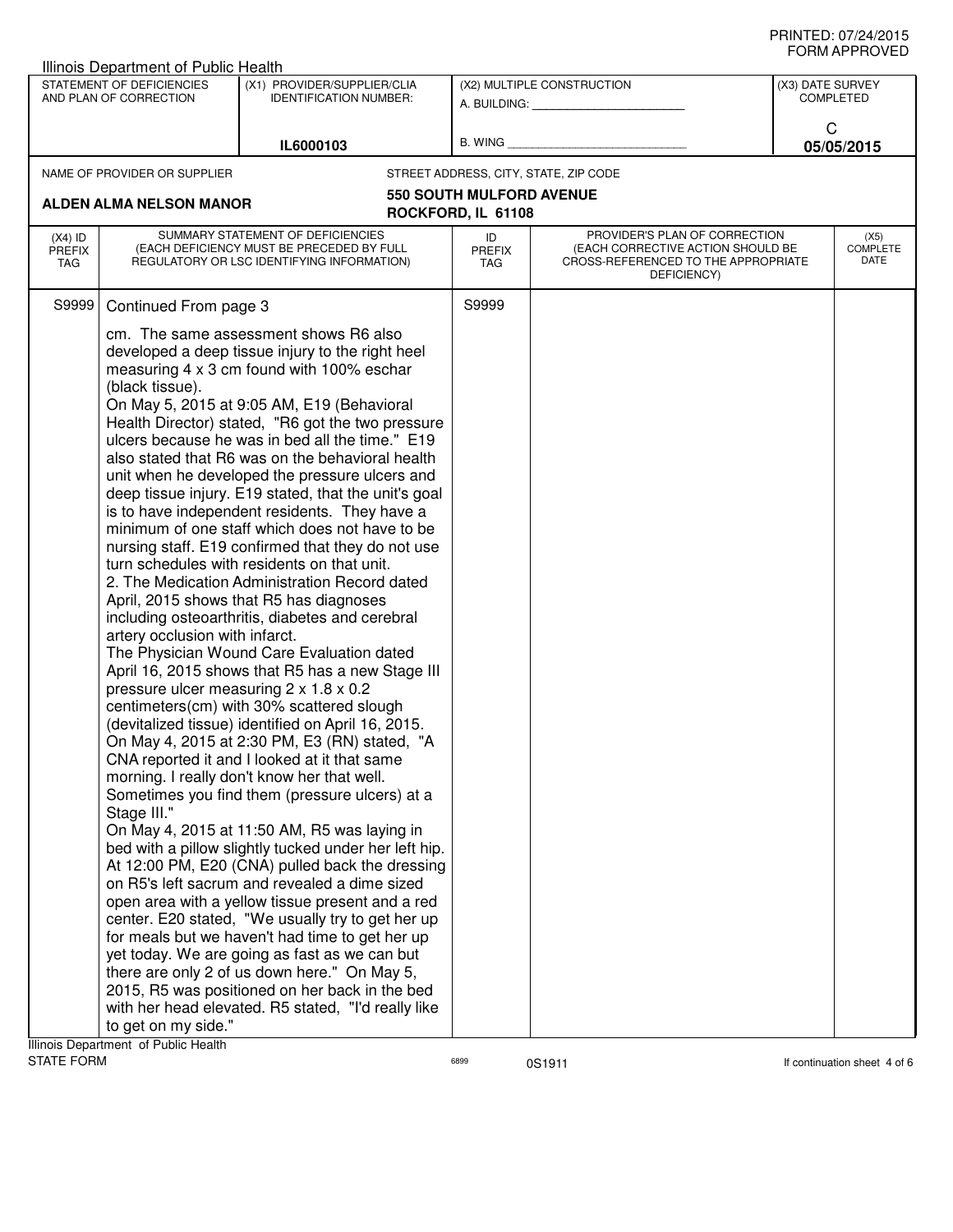| Illinois Department of Public Health |                                  |                                                                                                      |                                 |                                                    |                  |                 |
|--------------------------------------|----------------------------------|------------------------------------------------------------------------------------------------------|---------------------------------|----------------------------------------------------|------------------|-----------------|
|                                      | STATEMENT OF DEFICIENCIES        | (X1) PROVIDER/SUPPLIER/CLIA                                                                          |                                 | (X2) MULTIPLE CONSTRUCTION                         | (X3) DATE SURVEY |                 |
|                                      | AND PLAN OF CORRECTION           | <b>IDENTIFICATION NUMBER:</b>                                                                        | A. BUILDING: A. BUILDING:       |                                                    | <b>COMPLETED</b> |                 |
|                                      |                                  |                                                                                                      |                                 |                                                    | C                |                 |
|                                      |                                  | IL6000103                                                                                            | B. WING                         |                                                    | 05/05/2015       |                 |
|                                      | NAME OF PROVIDER OR SUPPLIER     |                                                                                                      |                                 | STREET ADDRESS, CITY, STATE, ZIP CODE              |                  |                 |
|                                      |                                  |                                                                                                      | <b>550 SOUTH MULFORD AVENUE</b> |                                                    |                  |                 |
|                                      | ALDEN ALMA NELSON MANOR          |                                                                                                      | ROCKFORD, IL 61108              |                                                    |                  |                 |
| $(X4)$ ID                            |                                  | SUMMARY STATEMENT OF DEFICIENCIES                                                                    | ID                              | PROVIDER'S PLAN OF CORRECTION                      |                  | (X5)            |
| <b>PREFIX</b>                        |                                  | (EACH DEFICIENCY MUST BE PRECEDED BY FULL                                                            | <b>PREFIX</b>                   | (EACH CORRECTIVE ACTION SHOULD BE                  |                  | <b>COMPLETE</b> |
| <b>TAG</b>                           |                                  | REGULATORY OR LSC IDENTIFYING INFORMATION)                                                           | <b>TAG</b>                      | CROSS-REFERENCED TO THE APPROPRIATE<br>DEFICIENCY) |                  | DATE            |
|                                      |                                  |                                                                                                      |                                 |                                                    |                  |                 |
| S9999                                | Continued From page 4            |                                                                                                      | S9999                           |                                                    |                  |                 |
|                                      |                                  | The Medication Administration Record dated                                                           |                                 |                                                    |                  |                 |
|                                      |                                  | April, 2015 shows an order initiated on January                                                      |                                 |                                                    |                  |                 |
|                                      |                                  | 29,2013 for R5 to have a head to toe body                                                            |                                 |                                                    |                  |                 |
|                                      | assessment for skin alteration.  |                                                                                                      |                                 |                                                    |                  |                 |
|                                      | "Inspect skin with cares daily." | R5's care plan dated May 10, 2013 states,                                                            |                                 |                                                    |                  |                 |
|                                      |                                  | The facility policy entitled Prevention and                                                          |                                 |                                                    |                  |                 |
|                                      |                                  | Treatment of Skin Breakdown dated June, 2013                                                         |                                 |                                                    |                  |                 |
|                                      |                                  | states, "The facility will properly identify and                                                     |                                 |                                                    |                  |                 |
|                                      |                                  | assess residents whose clinical conditions                                                           |                                 |                                                    |                  |                 |
|                                      |                                  | increase the risk for impaired skin integrity and                                                    |                                 |                                                    |                  |                 |
|                                      |                                  | pressure ulcers. The facility will implement                                                         |                                 |                                                    |                  |                 |
|                                      |                                  | preventative measures and provide appropriate<br>treatment modalities for skin impairments           |                                 |                                                    |                  |                 |
|                                      |                                  | according to industry standards of care."                                                            |                                 |                                                    |                  |                 |
|                                      |                                  | 3. The Minimum Data Set of April 2, 2015 shows                                                       |                                 |                                                    |                  |                 |
|                                      |                                  | that R4 is dependent on 2 or more staff for                                                          |                                 |                                                    |                  |                 |
|                                      |                                  | transfers and requires extensive assist of 1 staff                                                   |                                 |                                                    |                  |                 |
|                                      |                                  | member for personal hygiene. This same                                                               |                                 |                                                    |                  |                 |
|                                      | incontinent of bowel.            | document shows that R4 is occasionally                                                               |                                 |                                                    |                  |                 |
|                                      |                                  | On May 4, 2015 at 11:15 AM, E9-Licensed                                                              |                                 |                                                    |                  |                 |
|                                      |                                  | Practical Nurse (LPN) stated, "I have to call over                                                   |                                 |                                                    |                  |                 |
|                                      |                                  | to the sub-acute and find out where the wound is                                                     |                                 |                                                    |                  |                 |
|                                      | because I didn't see anything."  |                                                                                                      |                                 |                                                    |                  |                 |
|                                      |                                  | The Nurse's Notes dated May 4, 2015 show that                                                        |                                 |                                                    |                  |                 |
|                                      |                                  | E9 assessed R4's buttocks around 6:45 AM and                                                         |                                 |                                                    |                  |                 |
|                                      | was unable to locate the wound.  |                                                                                                      |                                 |                                                    |                  |                 |
|                                      |                                  | At 11:30 AM, E9 assisted R4 to turn onto her side<br>to allow surveyor to observe R4's wound. R4 was |                                 |                                                    |                  |                 |
|                                      |                                  | incontinent of stool. R4's wound was not covered                                                     |                                 |                                                    |                  |                 |
|                                      |                                  | with a dressing and was caked (filled) with stool.                                                   |                                 |                                                    |                  |                 |
|                                      |                                  | E9 cleaned R4's periarea with disposable wipes                                                       |                                 |                                                    |                  |                 |
|                                      |                                  | to expose the wound. There was a dime sized "                                                        |                                 |                                                    |                  |                 |
|                                      |                                  | hole " on R4's coccyx between her buttocks. E9                                                       |                                 |                                                    |                  |                 |
|                                      |                                  | cleansed R4's wound with normal saline, packed                                                       |                                 |                                                    |                  |                 |
|                                      |                                  | it with Mesalt (absorbent dressing), covered the<br>wound with 4x4 gauze square and attempted to     |                                 |                                                    |                  |                 |
|                                      |                                  | secure it with paper tape. The tape did not adhere                                                   |                                 |                                                    |                  |                 |
|                                      |                                  | to R4's skin but E9 continued to reposition R4                                                       |                                 |                                                    |                  |                 |
|                                      |                                  |                                                                                                      |                                 |                                                    |                  |                 |